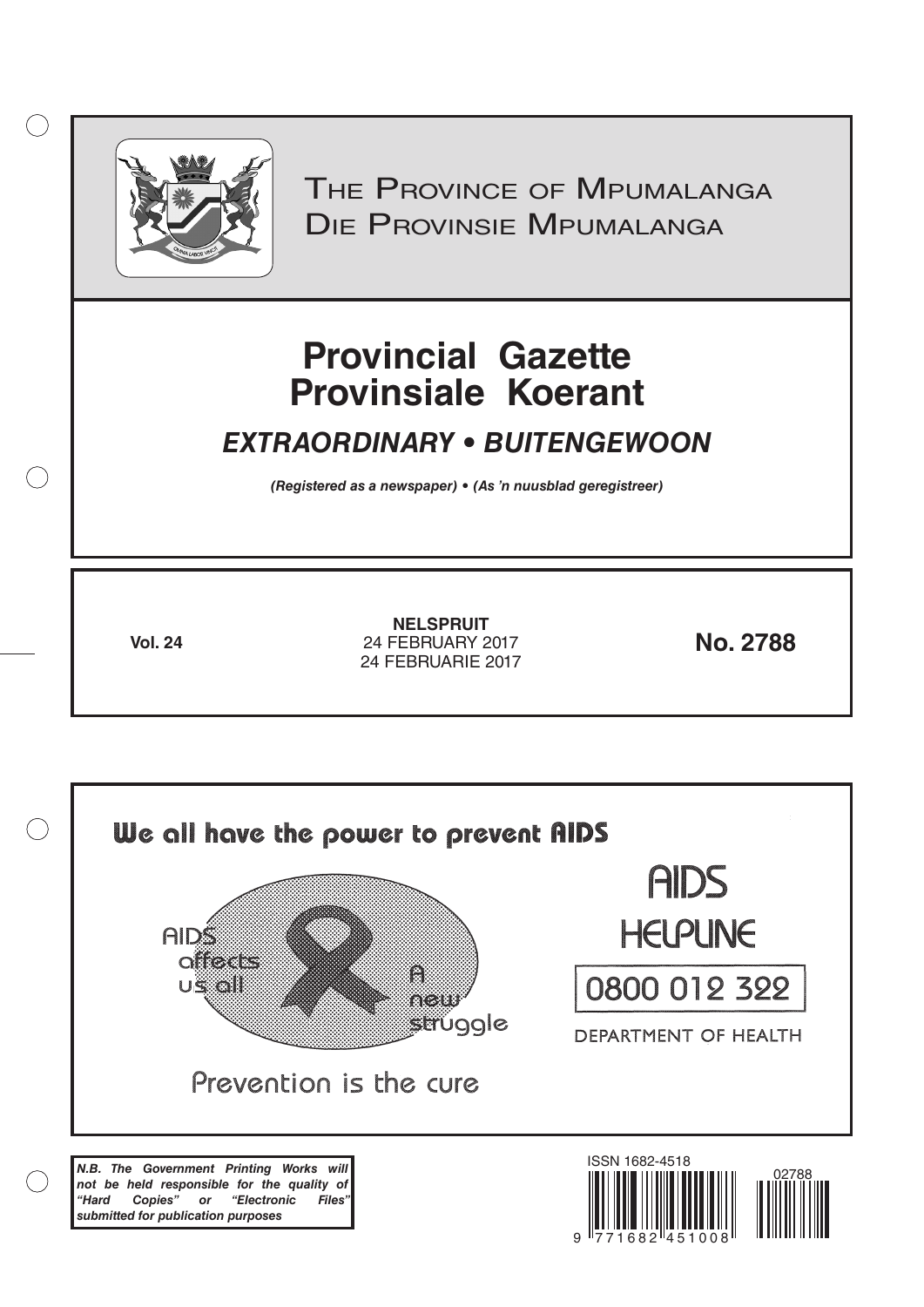# **IMPORTANT NOTICE:**

**The GovernmenT PrinTinG Works Will noT be held resPonsible for any errors ThaT miGhT occur due To The submission of incomPleTe / incorrecT / illeGible coPy.**

**no fuTure queries Will be handled in connecTion WiTh The above.**

# **CONTENTS**

*No No*

# *Page*

#### **GENERAL NOTICE**

|    | Mpumalanga Liquor Licensing Act, 2006 (Act No. 5 of 2006) : Notice of applications for liquor licences in terms of section 35 10 |     |
|----|----------------------------------------------------------------------------------------------------------------------------------|-----|
|    |                                                                                                                                  |     |
|    |                                                                                                                                  |     |
|    |                                                                                                                                  |     |
| 18 | Mpumalanga Liquor Licensing Act, 2006 (Act No. 5 of 2006) : Notice of applications for transfer of liquor licences in terms of   | -16 |
|    |                                                                                                                                  |     |
|    |                                                                                                                                  |     |

# **LIST OF TARIFF RATES** FOR PUBLICATION OF LIQUOR NOTICES

**COMMENCEMENT: 1 APRIL 2016**

| <b>Pricing for Fixed Price Notices</b>                     |                      |  |  |  |
|------------------------------------------------------------|----------------------|--|--|--|
| <b>Notice Type</b>                                         | <b>New Price (R)</b> |  |  |  |
| Application for Liquor Licence - National                  | 150.00               |  |  |  |
| Application for Transfer of Liquor License - National      | 150.00               |  |  |  |
| Application for Liquor Licence - Gauteng                   | 150.00               |  |  |  |
| Application for Liquor Licence - Mpumalanga                | 150.00               |  |  |  |
| Application for Transfer of Liquor License - Mpumalanga    | 150.00               |  |  |  |
| Application for Liquor Licence - Northern Cape             | 150.00               |  |  |  |
| Application for Transfer of Liquor License - Northern Cape | 150.00               |  |  |  |

This gazette is also available free online at **www.gpwonline.co.za**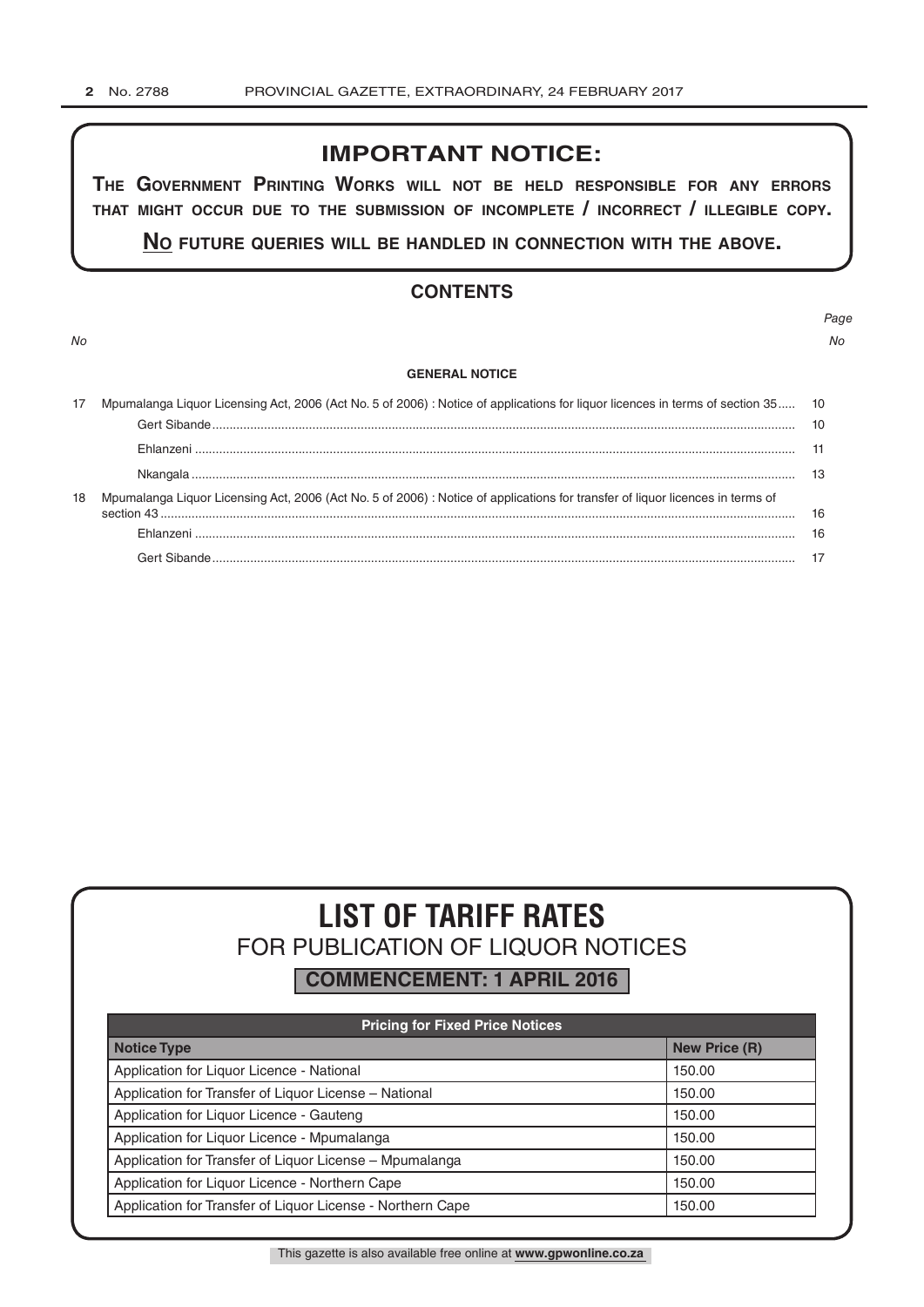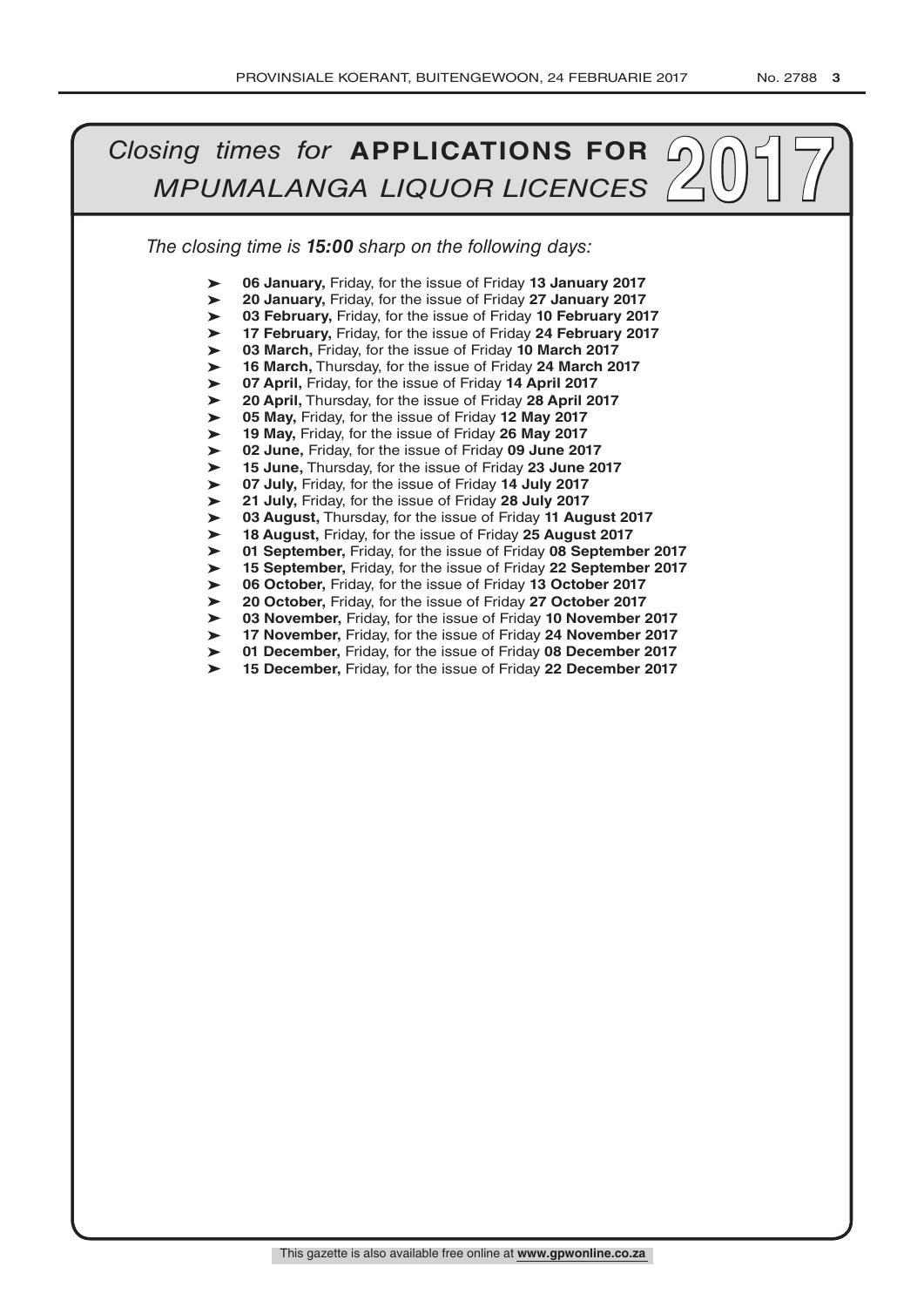The **Government Printing Works** (**GPW**) has established rules for submitting notices in line with its electronic notice processing system, which requires the use of electronic *Adobe* Forms. Please ensure that you adhere to these guidelines when completing and submitting your notice submission.

# **Closing Times for ACCepTAnCe of noTiCes**

- 1. The *Government Gazette* and *Government Tender Bulletin* are weekly publications that are published on Fridays and the closing time for the acceptance of notices is strictly applied according to the scheduled time for each gazette.
- 2. Please refer to the Submission Notice Deadline schedule in the table below. This schedule is also published online on the Government Printing works website www.gpwonline.co.za

All re-submissions will be subject to the standard cut-off times. **All notices received after the closing time will be rejected**.

| <b>Government Gazette Type</b>                   | <b>Publication</b><br><b>Frequency</b> | <b>Publication Date</b>                              | <b>Submission Deadline</b>                              | <b>Cancellations Deadline</b>                   |
|--------------------------------------------------|----------------------------------------|------------------------------------------------------|---------------------------------------------------------|-------------------------------------------------|
| <b>National Gazette</b>                          | Weekly                                 | Friday                                               | Friday 15h00 for next Friday                            | Tuesday, 12h00 - 3 days<br>prior to publication |
| <b>Regulation Gazette</b>                        | Weekly                                 | Friday                                               | Friday 15h00, to be published<br>the following Friday   | Tuesday, 12h00 - 3 days<br>prior to publication |
| <b>Petrol Price Gazette</b>                      | As required                            | First Wednesday of<br>the month                      | One week before publication                             | 3 days prior to<br>publication                  |
| <b>Road Carrier Permits</b>                      | Weekly                                 | Friday                                               | Thursday 15h00, to be<br>published the following Friday | 3 days prior to<br>publication                  |
| Unclaimed Monies (justice,<br>labour or lawyers) | January / As<br>required<br>2 per year | Any                                                  | 15 January / As required                                | 3 days prior to<br>publication                  |
| Parliament (acts, white paper,<br>green paper)   | As required                            | Any                                                  |                                                         | 3 days prior to<br>publication                  |
| <b>Manuals</b>                                   | As required                            | Any                                                  | <b>None</b>                                             | <b>None</b>                                     |
| <b>State of Budget</b><br>(National Treasury)    | <b>Monthly</b>                         | Any                                                  | 7 days prior to publication                             | 3 days prior to<br>publication                  |
| Legal Gazettes A, B and C                        | Weekly                                 | Friday                                               | One week before publication                             | Tuesday, 12h00 - 3 days<br>prior to publication |
| <b>Tender Bulletin</b>                           | Weekly                                 | Friday                                               | Friday 15h00 for next Friday                            | Tuesday, 12h00 - 3 days<br>prior to publication |
| Gauteng                                          | Weekly                                 | Wednesday                                            | Two weeks before publication                            | 3 days after submission<br>deadline             |
| <b>Eastern Cape</b>                              | Weekly                                 | Monday                                               | One week before publication                             | 3 days prior to<br>publication                  |
| Northern Cape                                    | Weekly                                 | Monday                                               | One week before publication                             | 3 days prior to<br>publication                  |
| <b>North West</b>                                | Weekly                                 | Tuesday                                              | One week before publication                             | 3 days prior to<br>publication                  |
| KwaZulu-Natal                                    | Weekly                                 | Thursday                                             | One week before publication                             | 3 days prior to<br>publication                  |
| Limpopo                                          | Weekly                                 | Friday                                               | One week before publication                             | 3 days prior to<br>publication                  |
| Mpumalanga                                       | Weekly                                 | Friday                                               | One week before publication                             | 3 days prior to<br>publication                  |
| <b>Gauteng Liquor License</b><br>Gazette         | Monthly                                | Wednesday before<br>the First Friday of the<br>month | Two weeks before publication                            | 3 days after submission<br>deadline             |
| Northern Cape Liquor License<br>Gazette          | <b>Monthly</b>                         | First Friday of the<br>month                         | Two weeks before publication                            | 3 days after submission<br>deadline             |
| National Liquor License Gazette                  | Monthly                                | First Friday of the<br>month                         | Two weeks before publication                            | 3 days after submission<br>deadline             |
| Mpumalanga Liquor License<br>Gazette             | 2 per month                            | Second & Fourth<br>Friday                            | One week before                                         | 3 days prior to<br>publication                  |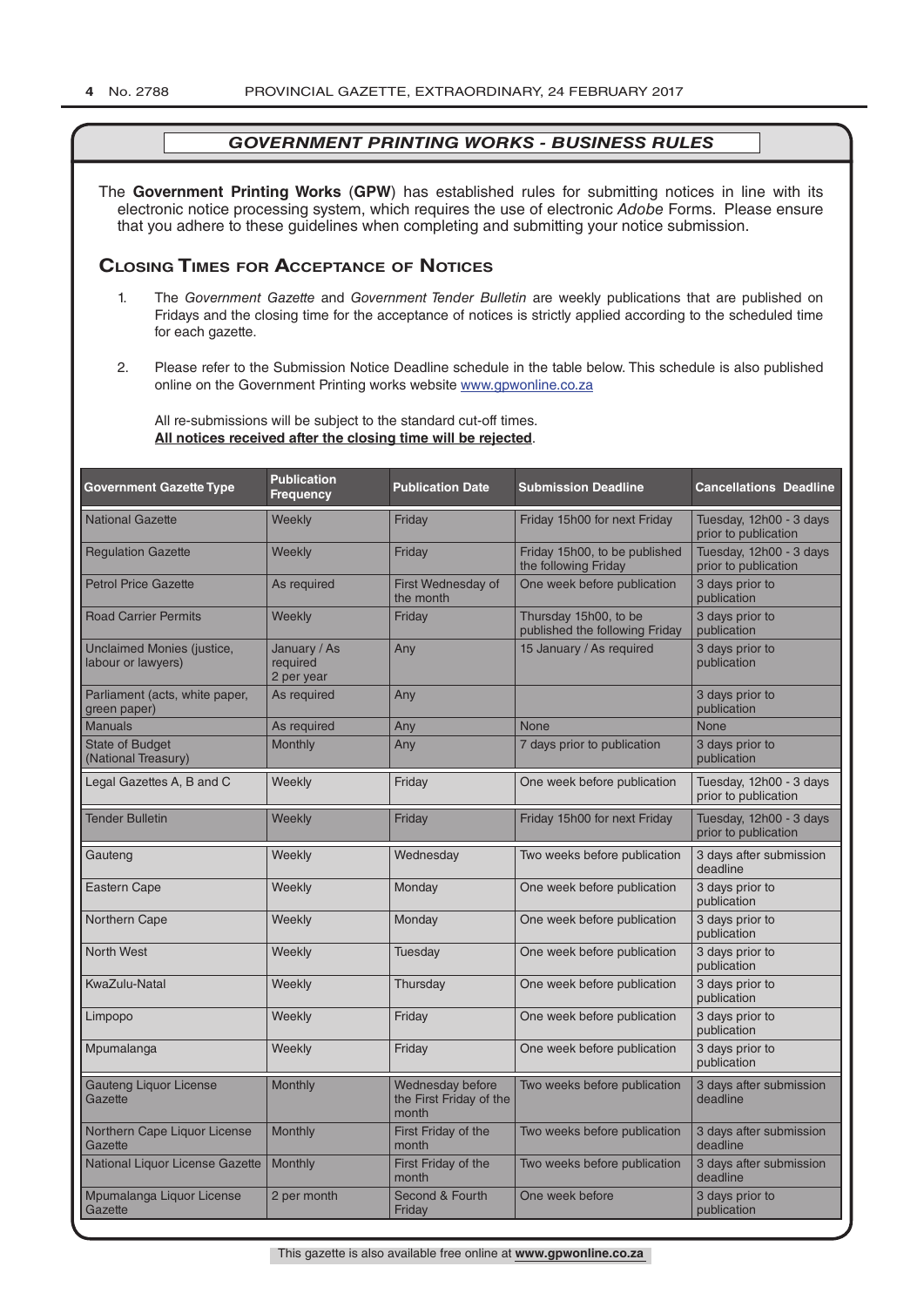# **exTrAordinAry gAzeTTes**

3. *Extraordinary Gazettes* can have only one publication date. If multiple publications of an *Extraordinary Gazette* are required, a separate Z95/Z95Prov *Adobe* Forms for each publication date must be submitted.

# **NOTICE SUBMISSION PROCESS**

- 4. Download the latest *Adobe* form, for the relevant notice to be placed, from the **Government Printing Works** website www.gpwonline.co.za.
- 5. The *Adobe* form needs to be completed electronically using *Adobe Acrobat* / *Acrobat Reader*. Only electronically completed *Adobe* forms will be accepted. No printed, handwritten and/or scanned *Adobe* forms will be accepted.
- 6. The completed electronic *Adobe* form has to be submitted via email to submit.egazette@gpw.gov.za. The form needs to be submitted in its original electronic *Adobe* format to enable the system to extract the completed information from the form for placement in the publication.
- 7. Every notice submitted **must** be accompanied by an official **GPW** quotation. This must be obtained from the *eGazette* Contact Centre.
- 8. Each notice submission should be sent as a single email. The email **must** contain **all documentation relating to a particular notice submission**.
	- 8.1. Each of the following documents must be attached to the email as a separate attachment:
		- 8.1.1. An electronically completed *Adobe* form, specific to the type of notice that is to be placed.
			- 8.1.1.1. For National *Government Gazette* or *Provincial Gazette* notices, the notices must be accompanied by an electronic Z95 or Z95Prov *Adobe* form
			- 8.1.1.2. The notice content (body copy) **MUST** be a separate attachment.
		- 8.1.2. A copy of the official **Government Printing Works** quotation you received for your notice . *(Please see Quotation section below for further details)*
		- 8.1.3. A valid and legible Proof of Payment / Purchase Order: **Government Printing Works** account customer must include a copy of their Purchase Order*.* **Non**-**Government Printing Works** account customer needs to submit the proof of payment for the notice
		- 8.1.4. Where separate notice content is applicable (Z95, Z95 Prov and TForm 3, it should **also** be attached as a separate attachment. *(Please see the Copy Section below, for the specifications)*.
		- 8.1.5. Any additional notice information if applicable.
- 9. The electronic *Adobe* form will be taken as the primary source for the notice information to be published. Instructions that are on the email body or covering letter that contradicts the notice form content will not be considered. The information submitted on the electronic *Adobe* form will be published as-is.
- 10. To avoid duplicated publication of the same notice and double billing, Please submit your notice **ONLY ONCE.**
- 11. Notices brought to **GPW** by "walk-in" customers on electronic media can only be submitted in *Adobe* electronic form format. All "walk-in" customers with notices that are not on electronic *Adobe* forms will be routed to the Contact Centre where they will be assisted to complete the forms in the required format.
- 12. Should a customer submit a bulk submission of hard copy notices delivered by a messenger on behalf of any organisation e.g. newspaper publisher, the messenger will be referred back to the sender as the submission does not adhere to the submission rules.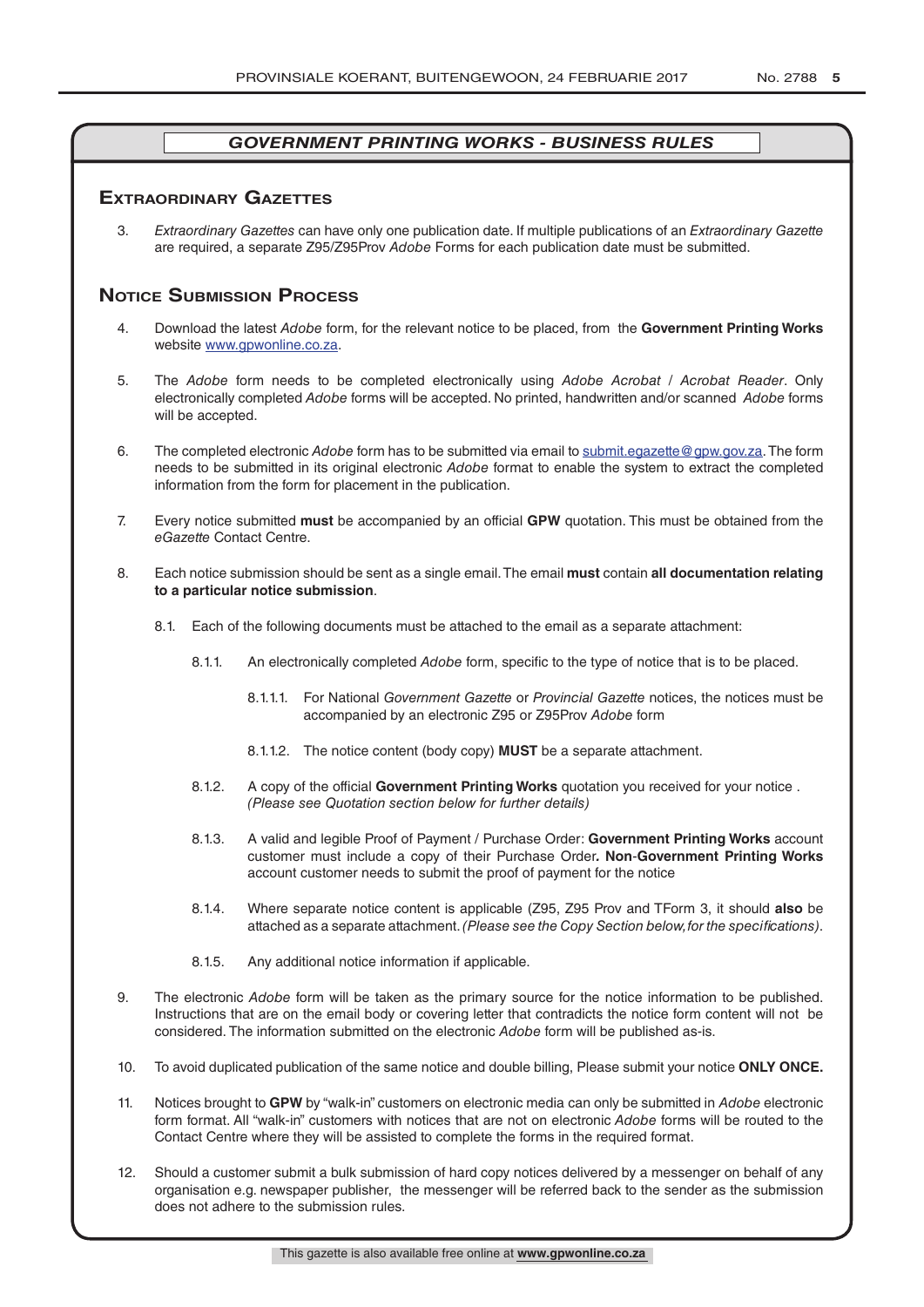#### **QuoTATions**

- 13. Quotations are valid until the next tariff change.
	- 13.1. *Take note:* **GPW**'s annual tariff increase takes place on *1 April* therefore any quotations issued, accepted and submitted for publication up to *31 March* will keep the old tariff. For notices to be published from 1 April, a quotation must be obtained from **GPW** with the new tariffs. Where a tariff increase is implemented during the year, **GPW** endeavours to provide customers with 30 days' notice of such changes.
- 14. Each quotation has a unique number.
- 15. Form Content notices must be emailed to the *eGazette* Contact Centre for a quotation.
	- 15.1. The *Adobe* form supplied is uploaded by the Contact Centre Agent and the system automatically calculates the cost of your notice based on the layout/format of the content supplied.
	- 15.2. It is critical that these *Adobe* Forms are completed correctly and adhere to the guidelines as stipulated by **GPW**.

#### 16. **APPLICABLE ONLY TO GPW ACCOUNT HOLDERS**:

- 16.1. **GPW** Account Customers must provide a valid **GPW** account number to obtain a quotation.
- 16.2. Accounts for **GPW** account customers **must** be active with sufficient credit to transact with **GPW** to submit notices.
	- 16.2.1. If you are unsure about or need to resolve the status of your account, please contact the **GPW** Finance Department prior to submitting your notices. (If the account status is not resolved prior to submission of your notice, the notice will be failed during the process).

#### 17. **APPLICABLE ONLY TO CASH CUSTOMERS:**

- 17.1. Cash customers doing **bulk payments** must use a **single email address** in order to use the **same proof of payment** for submitting multiple notices.
- 18. The responsibility lies with you, the customer, to ensure that the payment made for your notice(s) to be published is sufficient to cover the cost of the notice(s).
- 19. Each quotation will be associated with one proof of payment / purchase order / cash receipt.

#### 19.1. This means that **the quotation number can only be used once to make a payment.**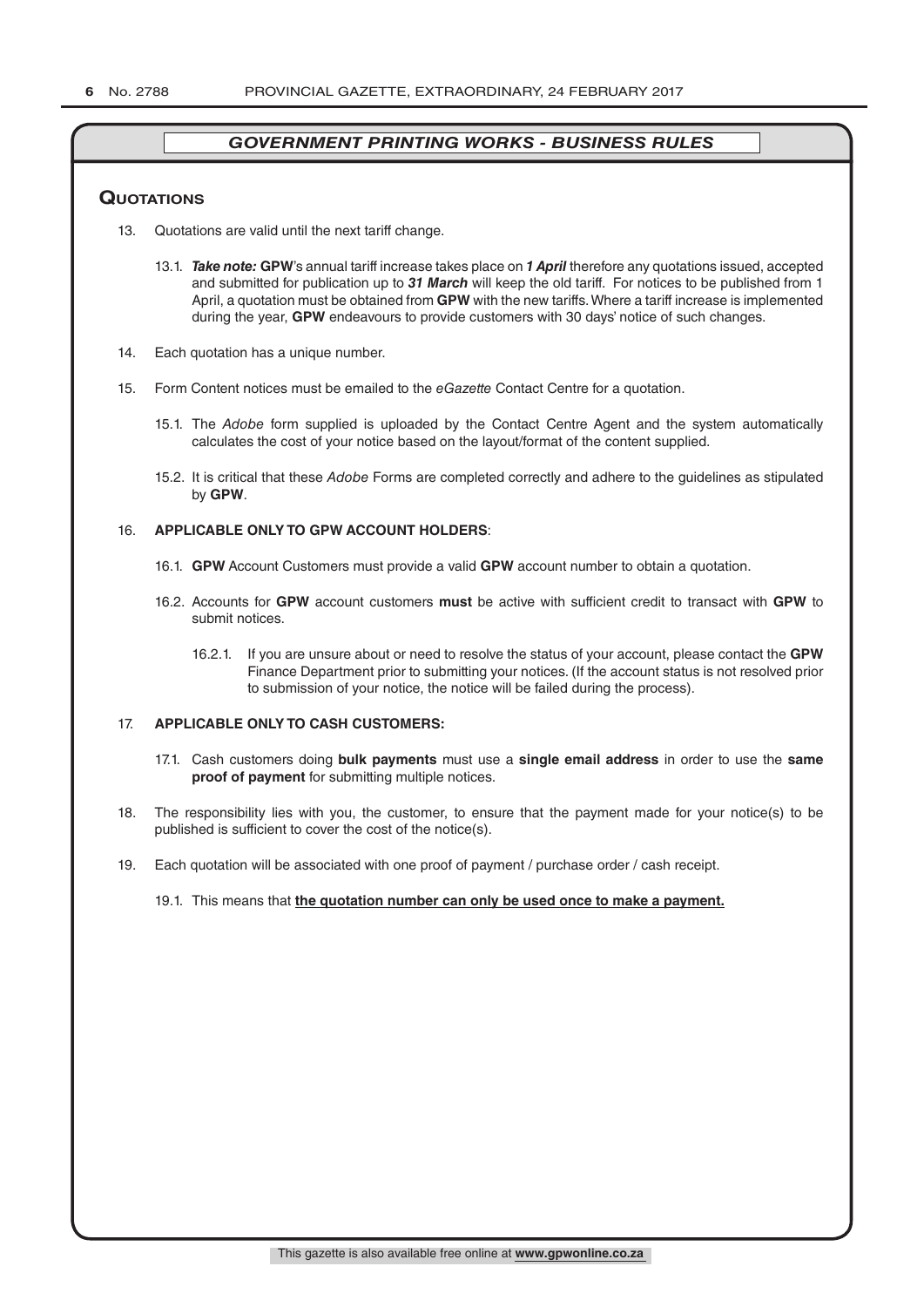# **COPY (SEPARATE NOTICE CONTENT DOCUMENT)**

- 20. Where the copy is part of a separate attachment document for Z95, Z95Prov and TForm03
	- 20.1. Copy of notices must be supplied in a separate document and may not constitute part of any covering letter, purchase order, proof of payment or other attached documents.

The content document should contain only one notice. (You may include the different translations of the same notice in the same document).

20.2. The notice should be set on an A4 page, with margins and fonts set as follows:

Page size  $=$  A4 Portrait with page margins: Top  $=$  40mm, LH/RH  $=$  16mm, Bottom  $=$  40mm; Use font size: Arial or Helvetica 10pt with 11pt line spacing;

Page size = A4 Landscape with page margins: Top = 16mm, LH/RH = 40mm, Bottom = 16mm; Use font size: Arial or Helvetica 10pt with 11pt line spacing;

# **CAnCellATions**

- 21. Cancellation of notice submissions are accepted by **GPW** according to the deadlines stated in the table above in point 2. Non-compliance to these deadlines will result in your request being failed. Please pay special attention to the different deadlines for each gazette. Please note that any notices cancelled after the cancellation deadline will be published and charged at full cost.
- 22. Requests for cancellation must be sent by the original sender of the notice and must accompanied by the relevant notice reference number (N-) in the email body.

#### **AmendmenTs To noTiCes**

23. With effect from 01 October 2015, **GPW** will not longer accept amendments to notices. The cancellation process will need to be followed according to the deadline and a new notice submitted thereafter for the next available publication date.

# **REJECTIONS**

- 24. All notices not meeting the submission rules will be rejected to the customer to be corrected and resubmitted. Assistance will be available through the Contact Centre should help be required when completing the forms. (012-748 6200 or email info.egazette@gpw.gov.za). Reasons for rejections include the following:
	- 24.1. Incorrectly completed forms and notices submitted in the wrong format, will be rejected.
	- 24.2. Any notice submissions not on the correct *Adobe* electronic form, will be rejected.
	- 24.3. Any notice submissions not accompanied by the proof of payment / purchase order will be rejected and the notice will not be processed.
	- 24.4. Any submissions or re-submissions that miss the submission cut-off times will be rejected to the customer. The Notice needs to be re-submitted with a new publication date.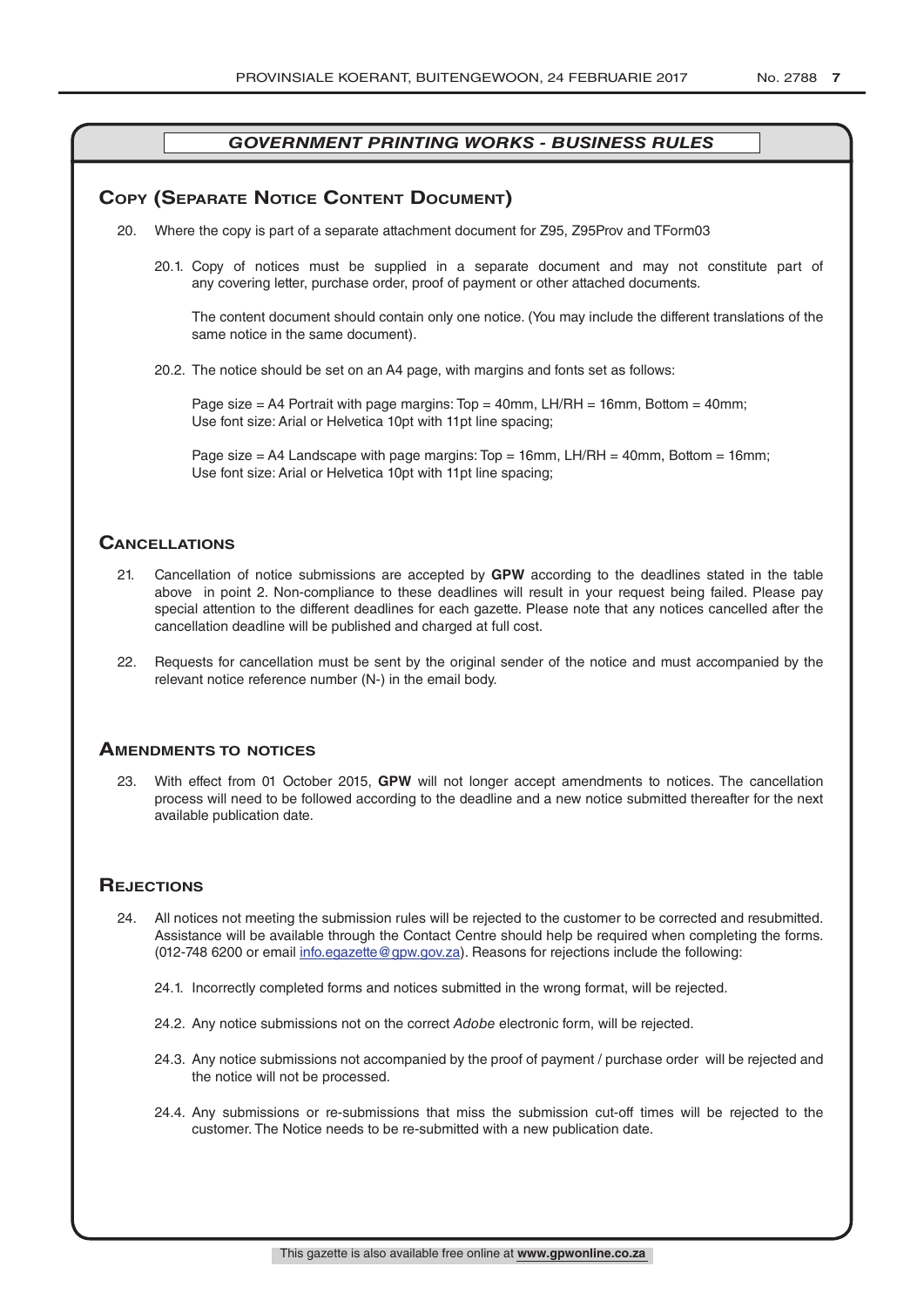#### **ApprovAl of noTiCes**

- 25. Any notices other than legal notices are subject to the approval of the Government Printer, who may refuse acceptance or further publication of any notice.
- 26. No amendments will be accepted in respect to separate notice content that was sent with a Z95 or Z95Prov notice submissions. The copy of notice in layout format (previously known as proof-out) is only provided where requested, for Advertiser to see the notice in final Gazette layout. Should they find that the information submitted was incorrect, they should request for a notice cancellation and resubmit the corrected notice, subject to standard submission deadlines. The cancellation is also subject to the stages in the publishing process, i.e. If cancellation is received when production (printing process) has commenced, then the notice cannot be cancelled.

# **governmenT prinTer indemnified AgAinsT liAbiliTy**

- 27. The Government Printer will assume no liability in respect of—
	- 27.1. any delay in the publication of a notice or publication of such notice on any date other than that stipulated by the advertiser;
	- 27.2. erroneous classification of a notice, or the placement of such notice in any section or under any heading other than the section or heading stipulated by the advertiser;
	- 27.3. any editing, revision, omission, typographical errors or errors resulting from faint or indistinct copy.

#### **liAbiliTy of AdverTiser**

28. Advertisers will be held liable for any compensation and costs arising from any action which may be instituted against the Government Printer in consequence of the publication of any notice.

#### **CusTomer inQuiries**

Many of our customers request immediate feedback/confirmation of notice placement in the gazette from our Contact Centre once they have submitted their notice – While **GPW** deems it one of their highest priorities and responsibilities to provide customers with this requested feedback and the best service at all times, we are only able to do so once we have started processing your notice submission.

**GPW** has a 2-working day turnaround time for processing notices received according to the business rules and deadline submissions.

Please keep this in mind when making inquiries about your notice submission at the Contact Centre.

- 29. Requests for information, quotations and inquiries must be sent to the Contact Centre ONLY.
- 30. Requests for Quotations (RFQs) should be received by the Contact Centre at least **2 working days** before the submission deadline for that specific publication.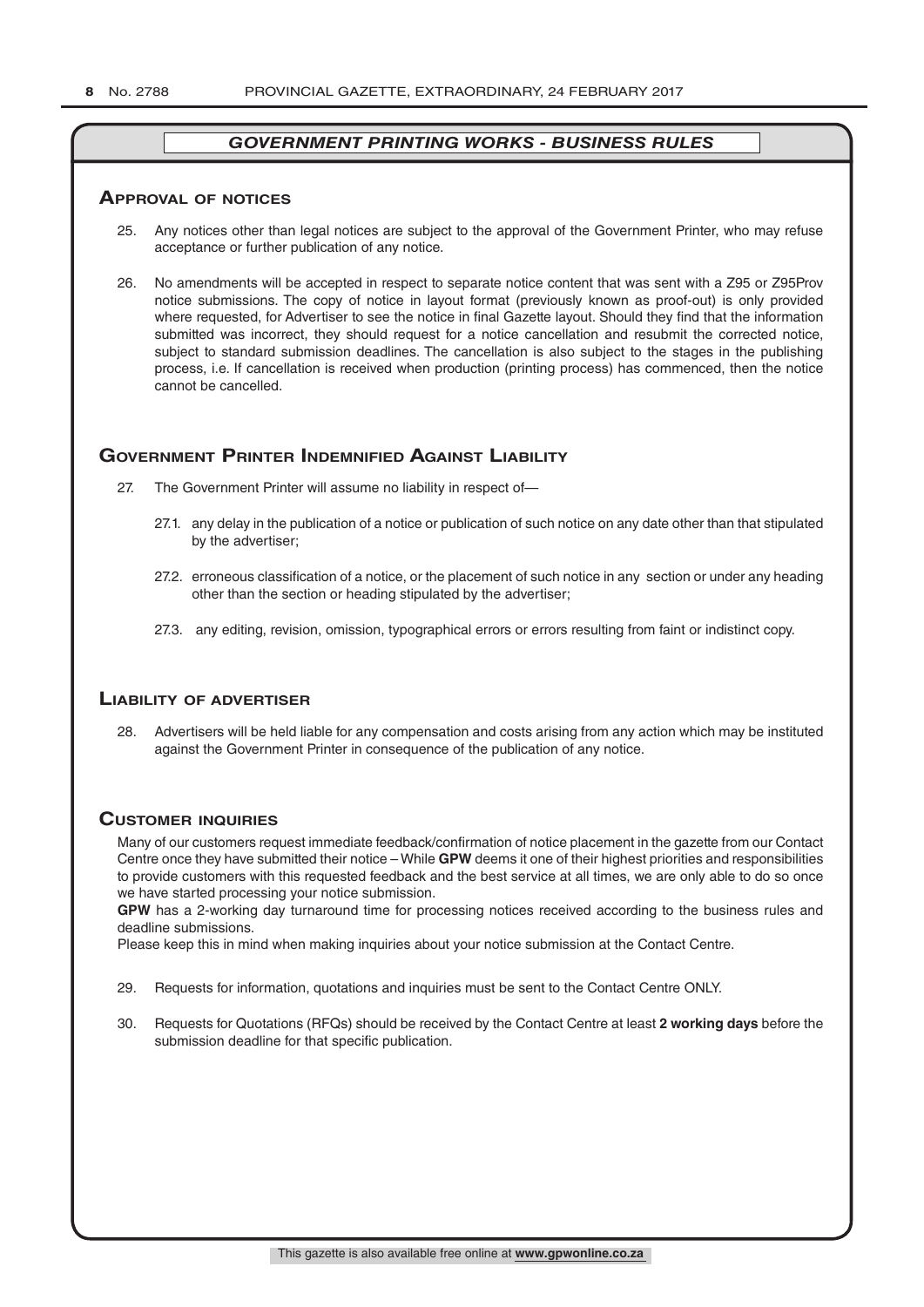#### **pAymenT of CosT**

- 31. The Request for Quotation for placement of the notice should be sent to the Gazette Contact Centre as indicated above, prior to submission of notice for advertising.
- 32. Payment should then be made, or Purchase Order prepared based on the received quotation, prior to the submission of the notice for advertising as these documents i.e. proof of payment or Purchase order will be required as part of the notice submission, as indicated earlier.
- 33. Every proof of payment must have a valid **GPW** quotation number as a reference on the proof of payment document.
- 34. Where there is any doubt about the cost of publication of a notice, and in the case of copy, an enquiry, accompanied by the relevant copy, should be addressed to the Gazette Contact Centre, **Government Printing Works**, Private Bag X85, Pretoria, 0001 email: info.egazette@gpw.gov.za before publication.
- 35. Overpayment resulting from miscalculation on the part of the advertiser of the cost of publication of a notice will not be refunded, unless the advertiser furnishes adequate reasons why such miscalculation occurred. In the event of underpayments, the difference will be recovered from the advertiser, and future notice(s) will not be published until such time as the full cost of such publication has been duly paid in cash or electronic funds transfer into the **Government Printing Works** banking account.
- 36. In the event of a notice being cancelled, a refund will be made only if no cost regarding the placing of the notice has been incurred by the **Government Printing Works**.
- 37. The **Government Printing Works** reserves the right to levy an additional charge in cases where notices, the cost of which has been calculated in accordance with the List of Fixed Tariff Rates, are subsequently found to be excessively lengthy or to contain overmuch or complicated tabulation.

#### **proof of publiCATion**

- 38. Copies of any of the *Government Gazette* or *Provincial Gazette* can be downloaded from the **Government Printing Works** website www.gpwonline.co.za free of charge, should a proof of publication be required.
- 39. Printed copies may be ordered from the Publications department at the ruling price. The **Government Printing Works** will assume no liability for any failure to post or for any delay in despatching of such *Government Gazette*(s).

# *GOVERNMENT PRINTING WORKS CONTACT INFORMATION*

| <b>Physical Address:</b>         |  |  |  |  |
|----------------------------------|--|--|--|--|
| <b>Government Printing Works</b> |  |  |  |  |
| 149 Bosman Street                |  |  |  |  |
| Pretoria                         |  |  |  |  |

**For Gazette and Notice submissions:** Gazette Submissions: **E-mail:** submit.egazette@gpw.gov.za **For queries and quotations, contact:** Gazette Contact Centre: **E-mail:** info.egazette@gpw.gov.za

**Contact person for subscribers:** Mrs M. Toka: **E-mail:** subscriptions@gpw.gov.za

# **Physical Address: Postal Address: GPW Banking Details:**

Private Bag X85 **Bank:** ABSA Bosman Street 149 Bosman Street Pretoria **Account No.:** 405 7114 016 Pretoria 0001 **Branch Code:** 632-005

**Tel:** 012-748 6200

**Tel:** 012-748-6066 / 6060 / 6058 **Fax:** 012-323-9574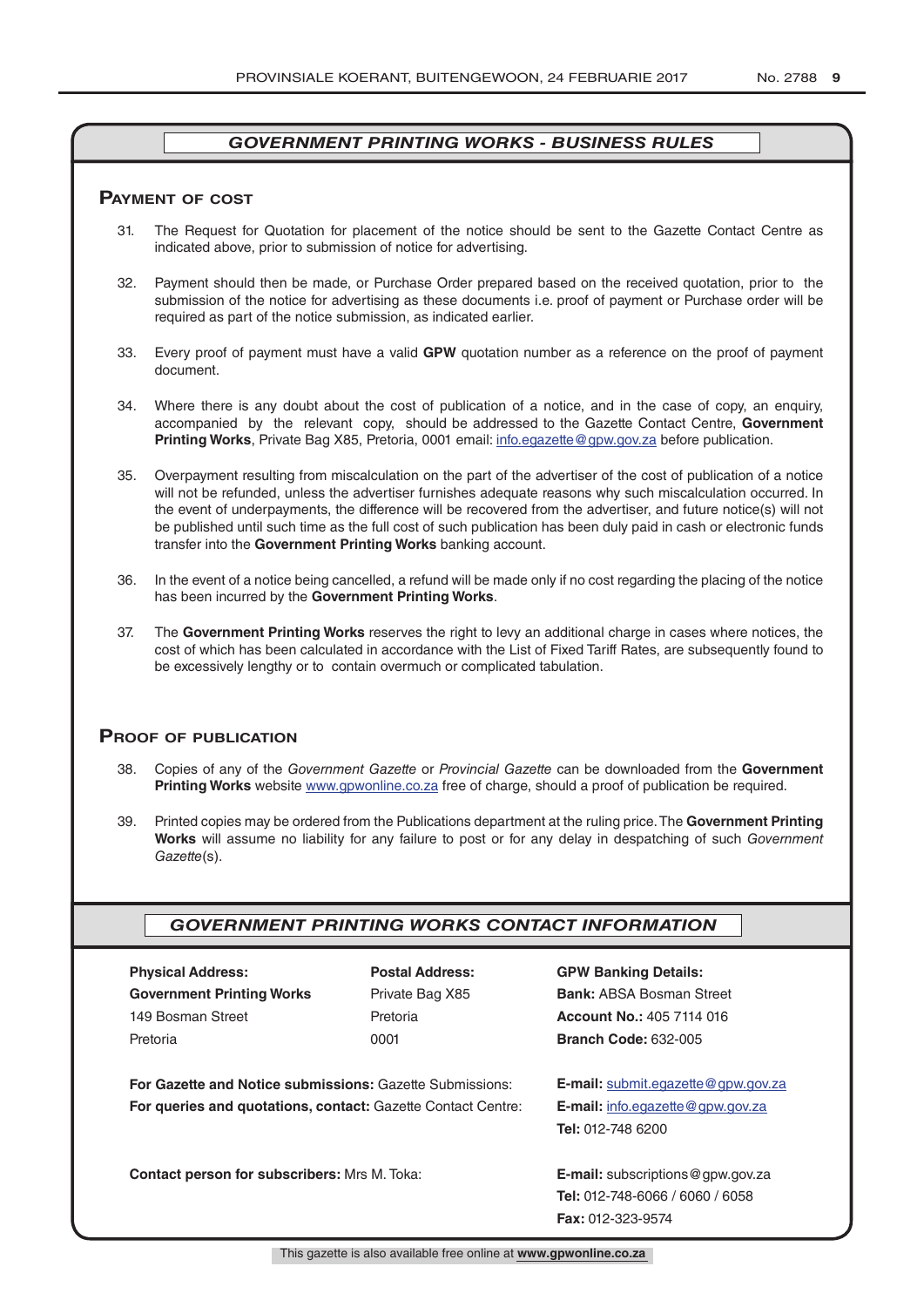#### **Form 2**

# General Notice

## **NOTICE 17 OF 2017**

#### **MPUMALANGA LIQUOR LICENSING ACT, 2006 (Act No. 5 of 2006)**

#### **Notice of applications for liquor licences in terms of section 35**

Notice is hereby given that the applicants specified in the Schedule hereto have given notice of their intention to lodge applications for the grant of new liquor licences to the Secretary, Regional Liquor Licensing Offices in respect of premises situated in the local committee area indicated in the Schedule.

Comments should be made in writing and be addressed to the municipality concerned and a copy to the applicant, to reach the said addresses within thirty (30) days of this application.

Invitation for public comments in applying for a Liquor Licence in terms of section 35(2)(a) of the Mpumalanga Liquor Licensing Act, 2006.

#### **SCHEDULE**

The undermentioned figures used in brackets in the Schedule, have the following meanings:

- (1) = Full name of applicant, ID Number of Applicant.
- (2) = Intended trading name.
- (3) = Notice given on behalf of: self *or* other juristic person/s.
- $(4)$  = Type of licence applied for.
- $(5)$  = Full address and location of the premises
- $(6)$  = Municipality address where comments must be submitted
- $(7)$  = Applicant address where comments must be submitted

# GERT SIBANDE

#### **MKHONDO LOCAL MUNICIPALITY**

- (1) I, **Lindokuhle Clifford Mabuza,** ID No. 900315 5593 085, an adult male, hereby invites written public comments concerning the application for a Liquor Licence to the Mpumalanga Liquor Authority.
- (2) To trade under the name Ludonga Village Pub.
- (3) I make this application for myself.
- (4) The retail sale of liquor for consumption on the premises where the liquor is sold.
- (5) *Physical address:* Stand no. 1 Ezakheni Village, Piet Retief 2380, being an address in the Republic of South Africa and within the boundries of Mpumalanga Province. *Postal address:* P. O. Box 2009, Ermelo 2350.
- (6) P. O. Box 23

Piet Retief 2380.

(7) P. O. Box 2009 Ermelo 2350.

#### **MKHONDO LOCAL MUNICIPALITY**

- (1) I, **INNOCENT SIFISO KHABA,** ID No. 7907095363080, an adult male, hereby invites written public comments concerning the application for a Liquor Licence to the Mpumalanga Liquor Authority.
- (2) To trade under the name THE RETURN OF INDIAKILO LIQUOR STORE.
- (3) I make this application for myself.
- (4) The retail sale of liquor for consumption off the premises where the liquor is sold.
- (5) *Physical address:* STAND NO 80 EMAPHEPHENI, PIET RETIEF 2380, being an address in the Republic of South Africa and within the boundries of Mpumalanga Province. *Postal address:* P.O.BOX 23 PIET RETIEF 2380.
- (6) P O BOX 23 PIET RETIEF 2380.
- (7) P.O.BOX 2350 PIET RETIEF 2380.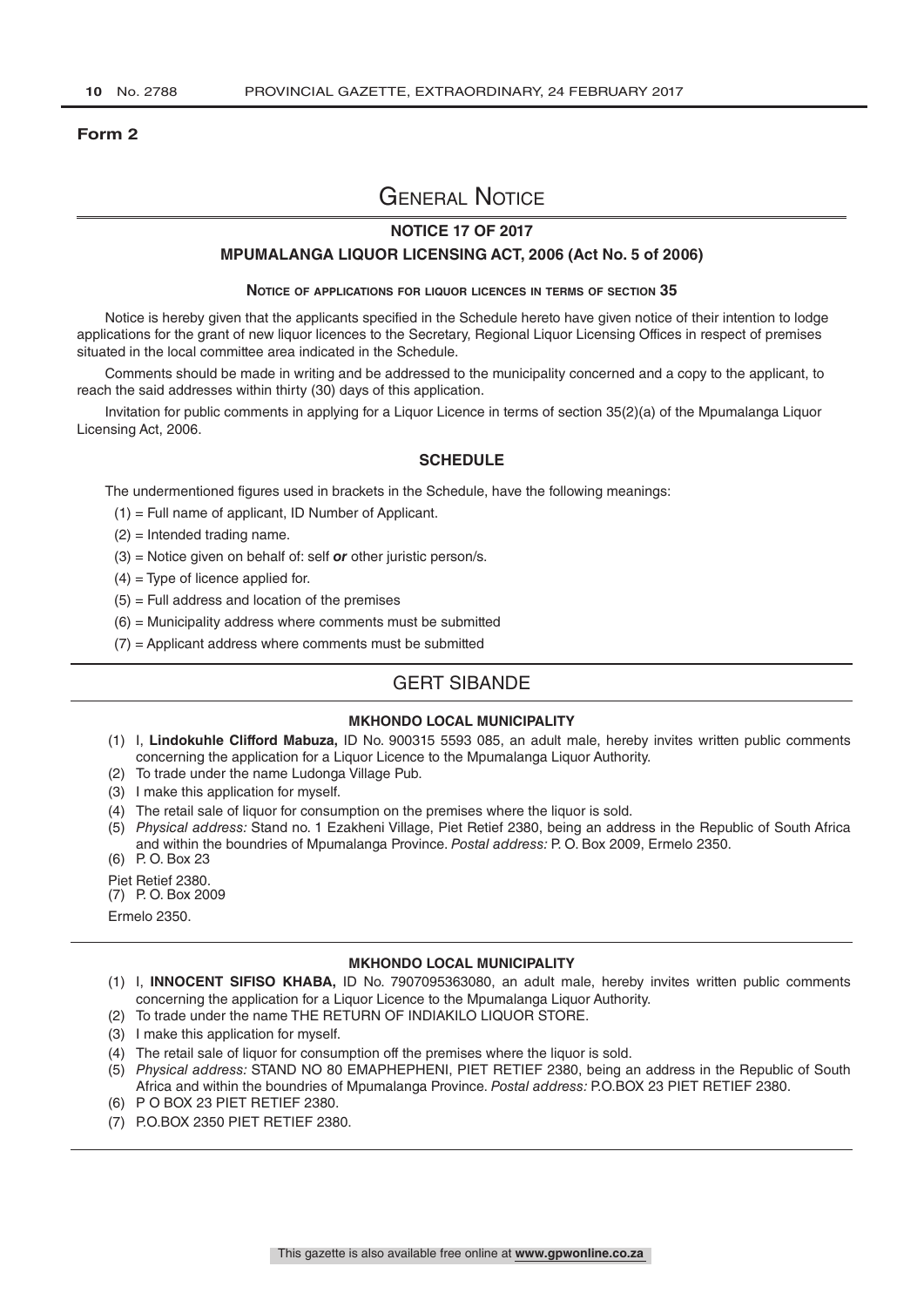#### **MSUKALIGWA LOCAL MUNICIPALITY**

- (1) I, **Themba Jeremia Mkhonza,** ID No. 871129 5325 082, an adult male, hereby invites written public comments concerning the application for a Liquor Licence to the Mpumalanga Liquor Authority.
- (2) To trade under the name Mfazi Omnyama Sports Pub.
- (3) I make this application for myself.
- (4) The retail sale of liquor in terms of a special liquor license for consumption on and off the premises where the liquor is sold.
- (5) *Physical address:* Erf no. 399 KwaCibikhulu

Chriessiesmere 2332, being an address in the Republic of South Africa and within the boundries of Mpumalanga Province. *Postal address:* P. O. Box 2009

Ermelo 2350. (6) P. O. Box 48 Ermelo 2350. (7) P. O. Box 2009 Ermelo 2350.

#### **PIXLEY KA SEME LOCAL MUNICIPALITY**

- (1) I, **Johannes Marthinus Uijs,** ID No. 7604275259085, an adult male, hereby invites written public comments concerning the application for a Liquor Licence to the Mpumalanga Liquor Authority.
- (2) To trade under the name Volksrust Golf Club.
- (3) I make this application on behalf of the juristic person: Volksrust Golg Club (Voluntary Association). (Reg No. N.A.).
- (4) The retail sale of liquor in terms of a special liquor license for consumption on and off the premises where the liquor is sold.
- (5) *Physical address:* Volksrust Landgoed, Suid Street, Volksrust, being an address in the Republic of South Africa and within the boundries of Mpumalanga Province. *Postal address:* P.O. Box 220, Volksrust, 2470.
- (6) Private Bag X9011, Volksrust, 2470.
- (7) c/o Coetzee, Spoelstra & Van Zyl Inc., P.O. Box 86, Volksrust, 2470.

# EHLANZENI

#### **MBOMBELA LOCAL MUNICIPALITY**

- (1) I, **JAN-HENDRIK DU TOIT,** ID No. 7812225019083, an adult male, hereby invites written public comments concerning the application for a Liquor Licence to the Mpumalanga Liquor Authority.
- (2) To trade under the name SEYMORE DU TOIT & BASSON INC..
- (3) I make this application on behalf of the juristic person: SEYMORE DU TOIT & BASSON INC.. (Reg No. 2014/192585/21).
- (4) The retail sale of liquor for consumption on the premises where the liquor is sold.
- (5) *Physical address:* 14 MURRAY STREET, NELSPRUIT, being an address in the Republic of South Africa and within the boundries of Mpumalanga Province. *Postal address:* PO BOX 8997, MBOMBELA, 1200.
- (6) PO BOX 45, MBOMBELA, 1200.
- (7) 14 MURRAY STREET, MBOMBELA, 1200;
- P.O. BOX 8997, MBOMBELA, 1200.

#### **MBOMBELA LOCAL MUNICIPALITY**

- (1) I, **JAN-HENDRIK DU TOIT,** ID No. 7812225019083, an adult male, hereby invites written public comments concerning the application for a Liquor Licence to the Mpumalanga Liquor Authority.
- (2) To trade under the name SEYMORE DU TOIT & BASSON INC..
- (3) I make this application on behalf of the juristic person: SEYMORE DU TOIT & BASSON INC.. (Reg No. 2014/192585/21).
- (4) The retail sale of liquor for consumption on the premises where the liquor is sold.
- (5) *Physical address:* 14 MURRAY STREET, NELSPRUIT, being an address in the Republic of South Africa and within the boundries of Mpumalanga Province. *Postal address:* PO BOX 8997, MBOMBELA, 1200.
- (6) PO BOX 45, MBOMBELA, 1200.
- (7) 14 MURRAY STREET, MBOMBELA, 1200; P.O. BOX 8997, MBOMBELA, 1200.

#### **NKOMAZI LOCAL MUNICIPALITY**

- (1) I, **Mbombi Richard Sipho,** ID No. 6506205560089, an adult male, hereby invites written public comments concerning the application for a Liquor Licence to the Mpumalanga Liquor Authority.
- (2) To trade under the name Good Hope Liquor Store.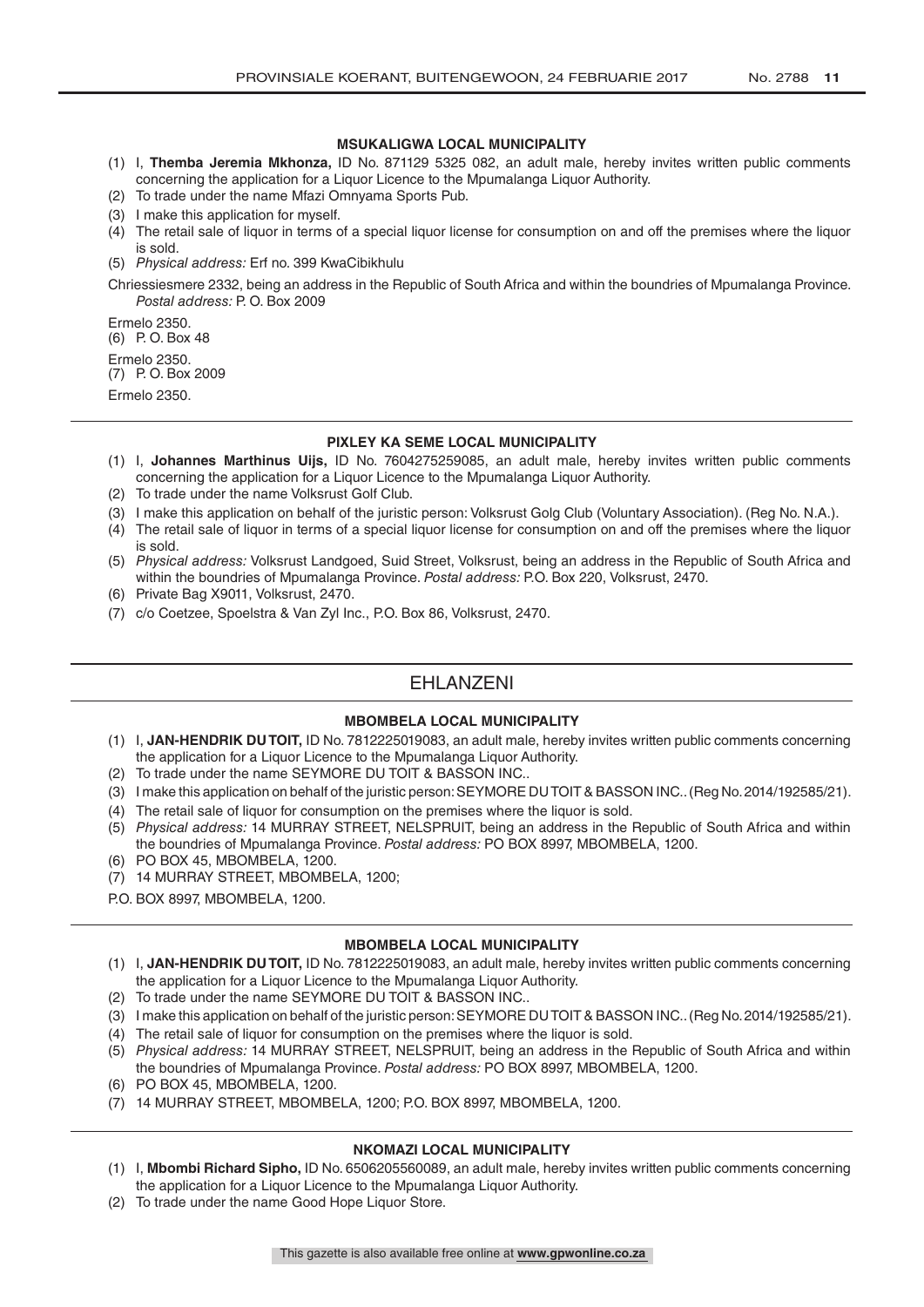- (3) I make this application for myself.
- (4) The retail sale of liquor for consumption on and off the premises where the liquor is sold.
- (5) *Physical address:* Stand No 341, Block C, being an address in the Republic of South Africa and within the boundries of Mpumalanga Province. *Postal address:* PO Box 557, Uthokozani, 1346.
- (6) Private Bag x 101, Malelane 1320.
- (7) 09 Park Street, Malelane 1320.

#### **NKOMAZI LOCAL MUNICIPALITY**

- (1) I, **Mbombi Richard Sipho,** ID No. 6506205560089, an adult male, hereby invites written public comments concerning the application for a Liquor Licence to the Mpumalanga Liquor Authority.
- (2) To trade under the name Emthonjeni Tavern.
- (3) I make this application for myself.
- (4) The retail sale of liquor for consumption on and off the premises where the liquor is sold.
- (5) *Physical address:* Stand No 341, Block C, being an address in the Republic of South Africa and within the boundries of Mpumalanga Province. *Postal address:* PO Box 557, Uthokozani, 1346.
- (6) Private Bag x 101, Malelane 1320.
- (7) 09 Park Street, Malelane 1320.

#### **NKOMAZI LOCAL MUNICIPALITY**

- (1) I, **Nkosi Sipho Ronald,** ID No. 5204305671086, an adult male, hereby invites written public comments concerning the application for a Liquor Licence to the Mpumalanga Liquor Authority.
- (2) To trade under the name Good Hope Liquor Store.
- (3) I make this application for myself.
- (4) The retail sale of liquor for consumption on and off the premises where the liquor is sold.
- (5) *Physical address:* Stand No 5/R12/3052, Middleplaas, being an address in the Republic of South Africa and within the boundries of Mpumalanga Province. *Postal address:* PO Box 2624, Shongwe Mission, 1331.
- (6) Private Bag x 101, Malelane 1320.
- (7) 09 Park Street, Malelane 1320.

#### **MBOMBELA LOCAL MUNICIPALITY**

- (1) I, **NOGEMANE NONDALELO GRACE,** ID No. 7811160829084, an adult male, hereby invites written public comments concerning the application for a Liquor Licence to the Mpumalanga Liquor Authority.
- (2) To trade under the name MAGEBA TAVERN.
- (3) I make this application for myself.
- (4) The retail sale of liquor for consumption on the premises where the liquor is sold.
- (5) *Physical address:* STAND NO 14476 DWALENI YRUST, being an address in the Republic of South Africa and within the boundries of Mpumalanga Province. *Postal address:* P.O.BOX 3416 KABOKWENI 1245.
- (6) P O BOX 45 NELSPRUIT 1200.
- (7) P.O.BOX 3416 KABOKWENI 1245.

#### **NKOMAZI LOCAL MUNICIPALITY**

- (1) I, **Masuku Siphiwe Happy,** ID No. 7002090372086, an adult male, hereby invites written public comments concerning the application for a Liquor Licence to the Mpumalanga Liquor Authority.
- (2) To trade under the name Mchamuza Bar and Restaurant.
- (3) I make this application for myself.
- (4) The retail sale of liquor in terms of a special liquor license for consumption on and off the premises where the liquor is sold.
- (5) *Physical address:* Stand No. 397 Ngwenyeni Trust, being an address in the Republic of South Africa and within the boundries of Mpumalanga Province. *Postal address:* P O Box 1002 Uthokozane 1346.
- (6) P / Bag X101 Malelane 1346.
- (7) P O Box 1002 Uthokozane 1346.

#### **NKOMAZI LOCAL MUNICIPALITY**

- (1) I, **Mfanufikile Moses Mbuyane,** ID No. 5907185798080, an adult male, hereby invites written public comments concerning the application for a Liquor Licence to the Mpumalanga Liquor Authority.
- (2) To trade under the name Jikeleza Tavern.
- (3) I make this application for myself.
- (4) The retail sale of liquor for consumption on and off the premises where the liquor is sold.

This gazette is also available free online at **www.gpwonline.co.za**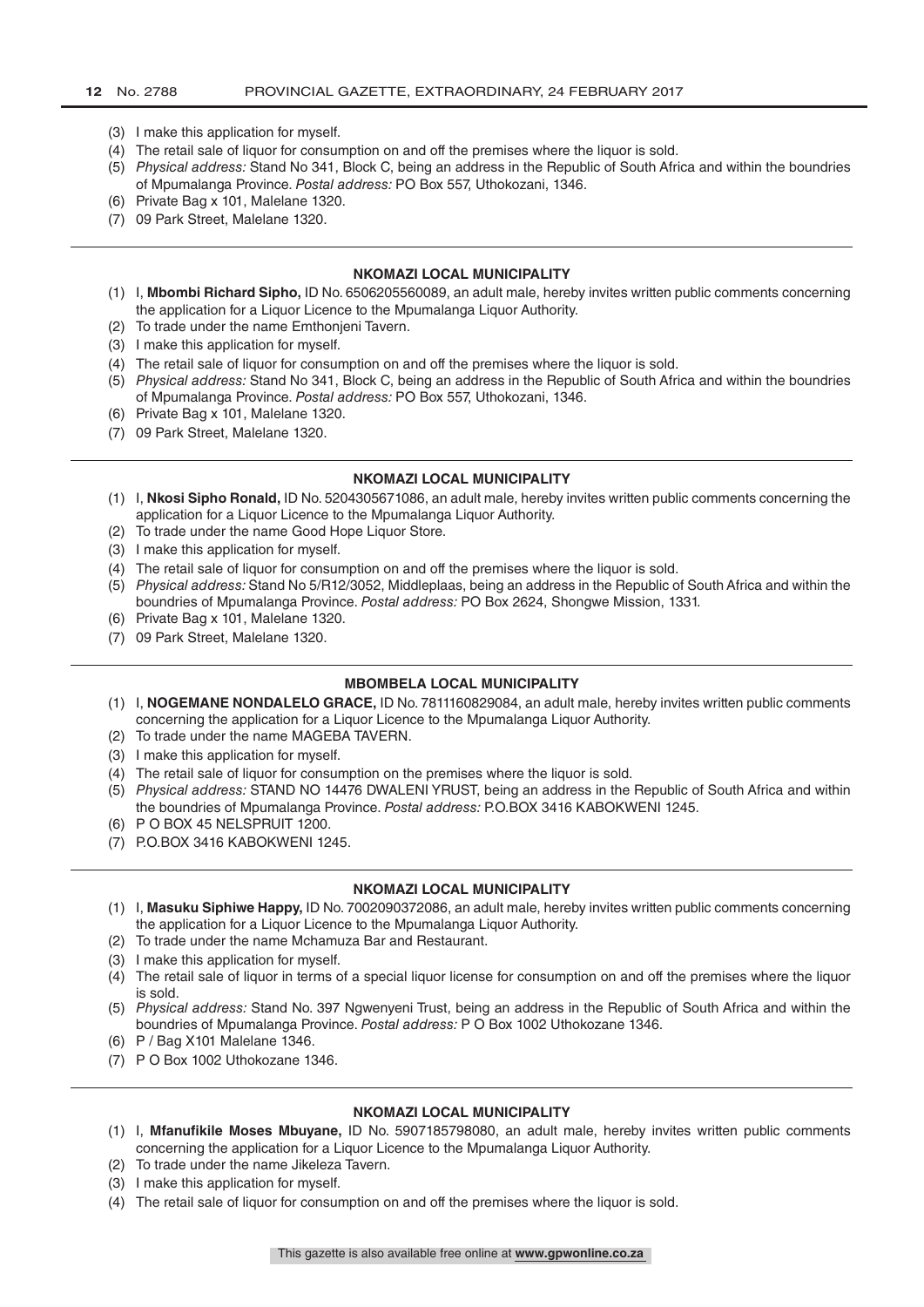- (5) *Physical address:* 2803 Ext 2, Eastgate, kamhlushwa 1333, being an address in the Republic of South Africa and within the boundries of Mpumalanga Province. *Postal address:* P. o Box 705 Malelane 1320.
- (6) Private Bag x101, Malelane 1320.
- (7) P. o Box 705, Malelane 1320.

#### **MBOMBELA LOCAL MUNICIPALITY**

- (1) I, **Catherine Elizabeth van Heerden,** ID No. 7807150072081, an adult female, hereby invites written public comments concerning the application for a Liquor Licence to the Mpumalanga Liquor Authority.
- (2) To trade under the name Cuban 8 Lounge.
- (3) I make this application for myself.
- (4) The retail sale of liquor in terms of a special liquor license in respect of a specified event.
- (5) *Physical address:* Shop Z7, Bagdad Centre, White River, 1240, being an address in the Republic of South Africa and within the boundries of Mpumalanga Province. *Postal address:* P.O. Box 14, Nelspruit, 1200.
- (6) Civic Center, 1 Nel Street, P.O. Box 45, Nelspruit, 1200.
- (7) Oreganum Restaurant, Bahati Centre, White River, 1240.

#### **NKOMAZI LOCAL MUNICIPALITY**

- (1) I, **Mfanufikile Moses Mbuyane,** ID No. 5907185798080, an adult male, hereby invites written public comments concerning the application for a Liquor Licence to the Mpumalanga Liquor Authority.
- (2) To trade under the name CORNER PARK LIQUOR STORE.
- (3) I make this application for myself.
- (4) The retail sale of liquor for consumption off the premises where the liquor is sold.
- (5) *Physical address:* 2803 EXT 2, East gate, Kamhlushwa, 1332, being an address in the Republic of South Africa and within the boundries of Mpumalanga Province. *Postal address:* P. o Box 705, Malelane, 1320.
- (6) Private Bag x101, Malelane 1320.
- (7) P. o Box 705, Malelane, 1320.

#### **MBOMBELA LOCAL MUNICIPALITY**

- (1) I, **REUBEN MAJAJI MAVIMBELA,** ID No. 5102245580080, an adult male, hereby invites written public comments concerning the application for a Liquor Licence to the Mpumalanga Liquor Authority.
- (2) To trade under the name COME AGAIN TAVERN.
- (3) I make this application for myself.
- (4) The retail sale of liquor for consumption on the premises where the liquor is sold.
- (5) *Physical address:* STAND NO. 3278 MSHOLOZI, being an address in the Republic of South Africa and within the boundries of Mpumalanga Province. *Postal address:* P.O. BOX 1741, NELSPRUIT, 1200.
- (6) MBOMBELA LOCAL MUNICIPAL, P.O BOX 45, NELSPRUIT, 1200.
- (7) N K MAKHAYA ATTORNEYS 26 BESTER STREET ORION BUILDING OFFICE NO 116, P.O. BOX 1741, NELSPRUIT,1200
- TEL (013) 755 4829 FAX (013) 755 4895.

# **NKANGALA**

#### **EMALAHLENI LOCAL MUNICIPALITY**

- (1) I, **LEON COETZEE,** ID No. 6411175026080, an adult male, hereby invites written public comments concerning the application for a Liquor Licence to the Mpumalanga Liquor Authority.
- (2) To trade under the name THE WORKSHOP EXPRESS.
- (3) I make this application for myself.
- (4) The retail sale of liquor for consumption on the premises where the liquor is sold.
- (5) *Physical address:* SHOP 10 & 11, WITBANK RETAIL CITY, C/O O R TAMBO & MANDELA STREET, EMALAHLENI, being an address in the Republic of South Africa and within the boundries of Mpumalanga Province. *Postal address:*  SUITE 590, RIVER CRESCENT, WITBANK, 1049.
- (6) P O BOX 3, EMALAHLENI, 1035.
- (7) SUITE 590, RIVER CRESCENT, WITBANK, 1049.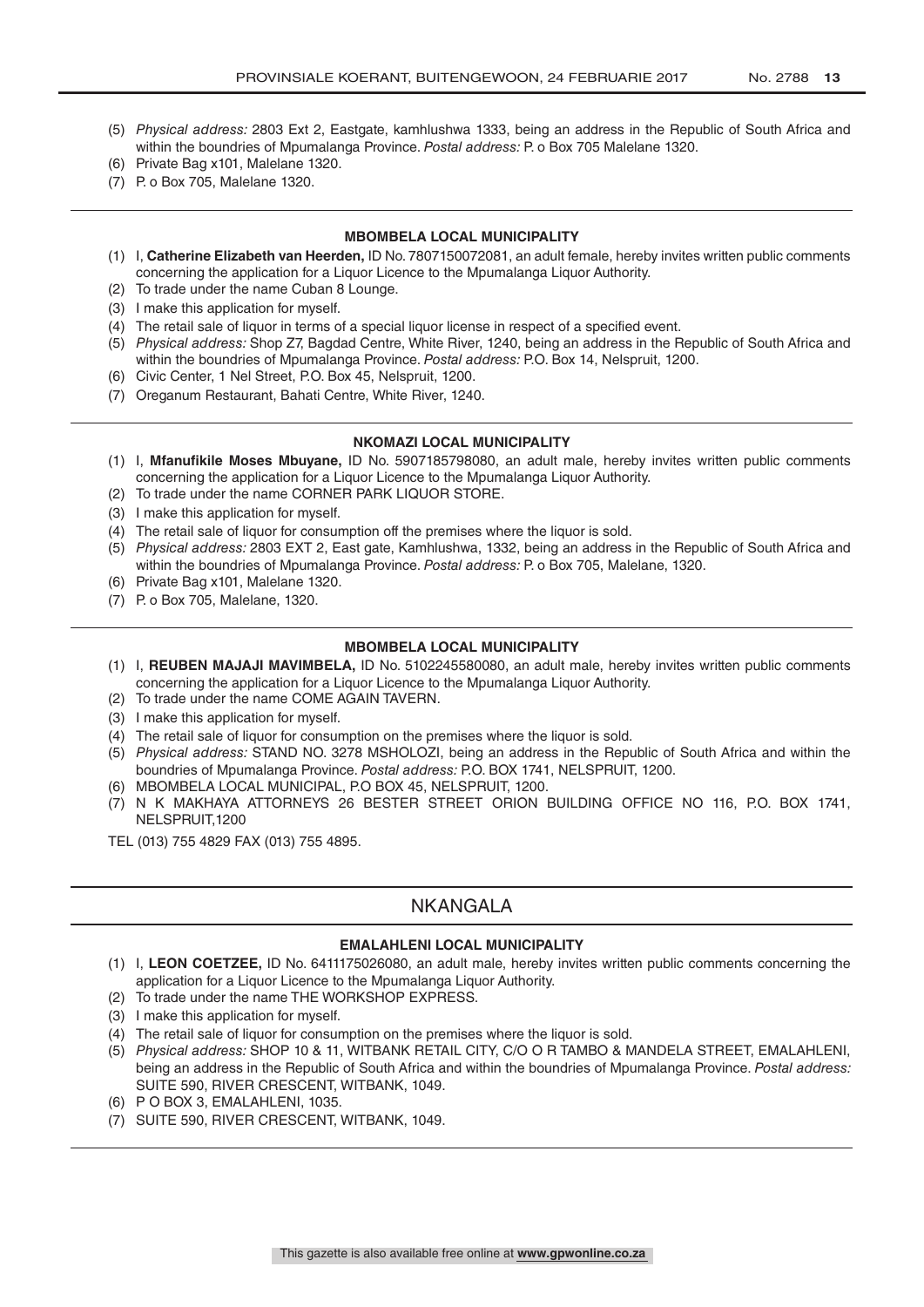#### **EMALAHLENI LOCAL MUNICIPALITY**

- (1) I, **LEON COETZEE,** ID No. 6411175026080, an adult male, hereby invites written public comments concerning the application for a Liquor Licence to the Mpumalanga Liquor Authority.
- (2) To trade under the name THE WORKSHOP EXPRESS.
- (3) I make this application for myself.
- (4) The retail sale of liquor for consumption on the premises where the liquor is sold.
- (5) *Physical address:* SHOP 10 & 11, WITBANK RETAIL CITY, C/O O R TAMBO & MANDELA STREET, EMALAHLENI, being an address in the Republic of South Africa and within the boundries of Mpumalanga Province. *Postal address:*  SUITE 590, RIVER CRESCENT, WITBANK, 1049.
- (6) P O BOX 3, EMALAHLENI, 1035.
- (7) SUITE 590, RIVER CRESCENT, WITBANK, 1049.

#### **EMALAHLENI LOCAL MUNICIPALITY**

- (1) I, **ELIZABETH MPETHANE CHILOANE,** ID No. 7807110308 08 8, an adult female, hereby invites written public comments concerning the application for a Liquor Licence to the Mpumalanga Liquor Authority.
- (2) To trade under the name SMOKEY MOUNTAIN OFFICE VILLAGE.
- (3) I make this application for myself.
- (4) The retail sale of liquor for consumption on the premises where the liquor is sold.
- (5) *Physical address:* STAND 2824, ROUTE N4 BUSINESS PARK, BEN FLEUR EXT 14, EMALAHLENI, being an address in the Republic of South Africa and within the boundries of Mpumalanga Province. *Postal address:* P O BOX 5985, EMALAHLENI, 1039.
- (6) P O BOX 3, EMALAHLENI, 1035.
- (7) P O BOX 45, RIVER CRESENT, 1042.

#### **STEVE TSHWETE LOCAL MUNICIPALITY**

- (1) I, **Matome Winston Ramachela,** ID No. 650105 5616 081, an adult male, hereby invites written public comments concerning the application for a Liquor Licence to the Mpumalanga Liquor Authority.
- (2) To trade under the name Memphis Tavern.
- (3) I make this application for myself.
- (4) The retail sale of liquor for consumption on the premises where the liquor is sold.
- (5) *Physical address:* Stand Number 12339, Rakgwadi Street, Mhluzi Extension 7, Middelburg, 1053, being an address in the Republic of South Africa and within the boundries of Mpumalanga Province. *Postal address:* P.O Box 2812, Middelburg, 1050.
- (6) Cnr Walter Sisulu Street & Wanderers Avenue, Middelburg, 1050.
- P. O Box 14, Middelburg, 1050..
- (7) Stand Number 12339, Rakgwadi Street, Mhluzi Extension 7, Middelburg, 1053.

#### **STEVE TSHWETE LOCAL MUNICIPALITY**

- (1) I, **Joseph Loretz,** ID No. 7001075037086, an adult male, hereby invites written public comments concerning the application for a Liquor Licence to the Mpumalanga Liquor Authority.
- (2) To trade under the name The Lounge.
- (3) I make this application for myself.

.

- (4) The retail sale of liquor for consumption on the premises where the liquor is sold.
- (5) *Physical address:* Corner of Lillian Ngoyi and Njala Street, Kanonkop, Middelburg, being an address in the Republic of South Africa and within the boundries of Mpumalanga Province. *Postal address:* P.O Box 13203, Midelburg, 1050.
- (6) Corner of Walter Sisulu street and Wanderers avenue, Middelburg, 1050.
- (7) Corner of Lillian Ngoyi and Njala street, Kanonkop, Middelburg.

#### **EMAKHAZENI LOCAL MUNICIPALITY**

- (1) I, **George Stamatiou,** ID No. 3711195049183, an adult male, hereby invites written public comments concerning the application for a Liquor Licence to the Mpumalanga Liquor Authority.
- (2) To trade under the name George's Restaurant.
- (3) I make this application on behalf of the juristic person: Stamatiou Family Caterers CC. (Reg No. 2000/000863/23).
- (4) The retail sale of liquor for consumption on and off the premises where the liquor is sold.
- (5) *Physical address:* Portion 3 of the farm Wonderfontein 428, Mpumalanga, being an address in the Republic of South Africa and within the boundries of Mpumalanga Province. *Postal address:* P.O. Box 66, Wonderfontein, 1101, Mpumalanga.
- (6) 25 Scheepers Street, P.O. Box 17, Emakhazeni (Belfast), 1100.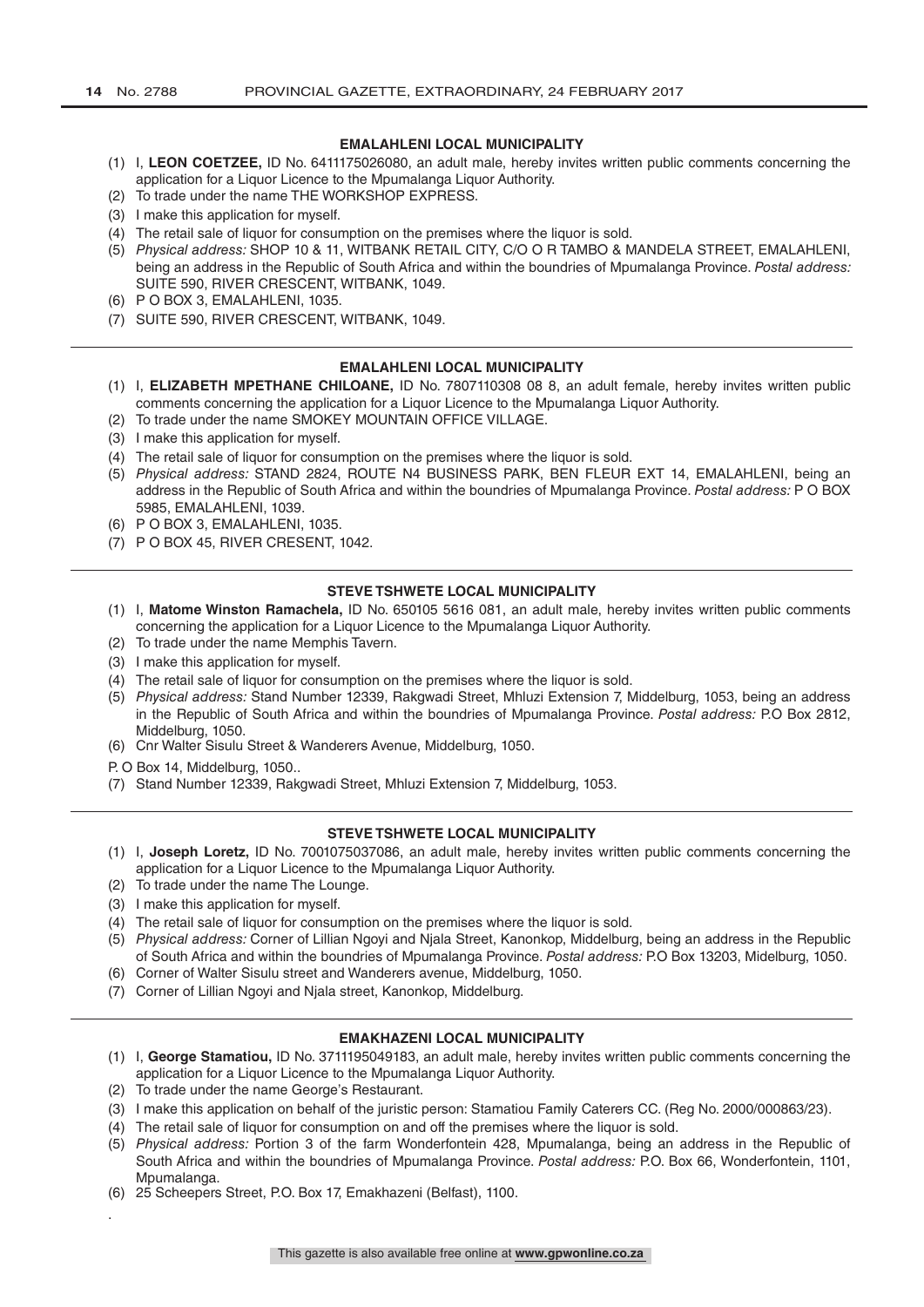(7) George's Restaurant, Wonderfontein, Mpumalanga, 1101.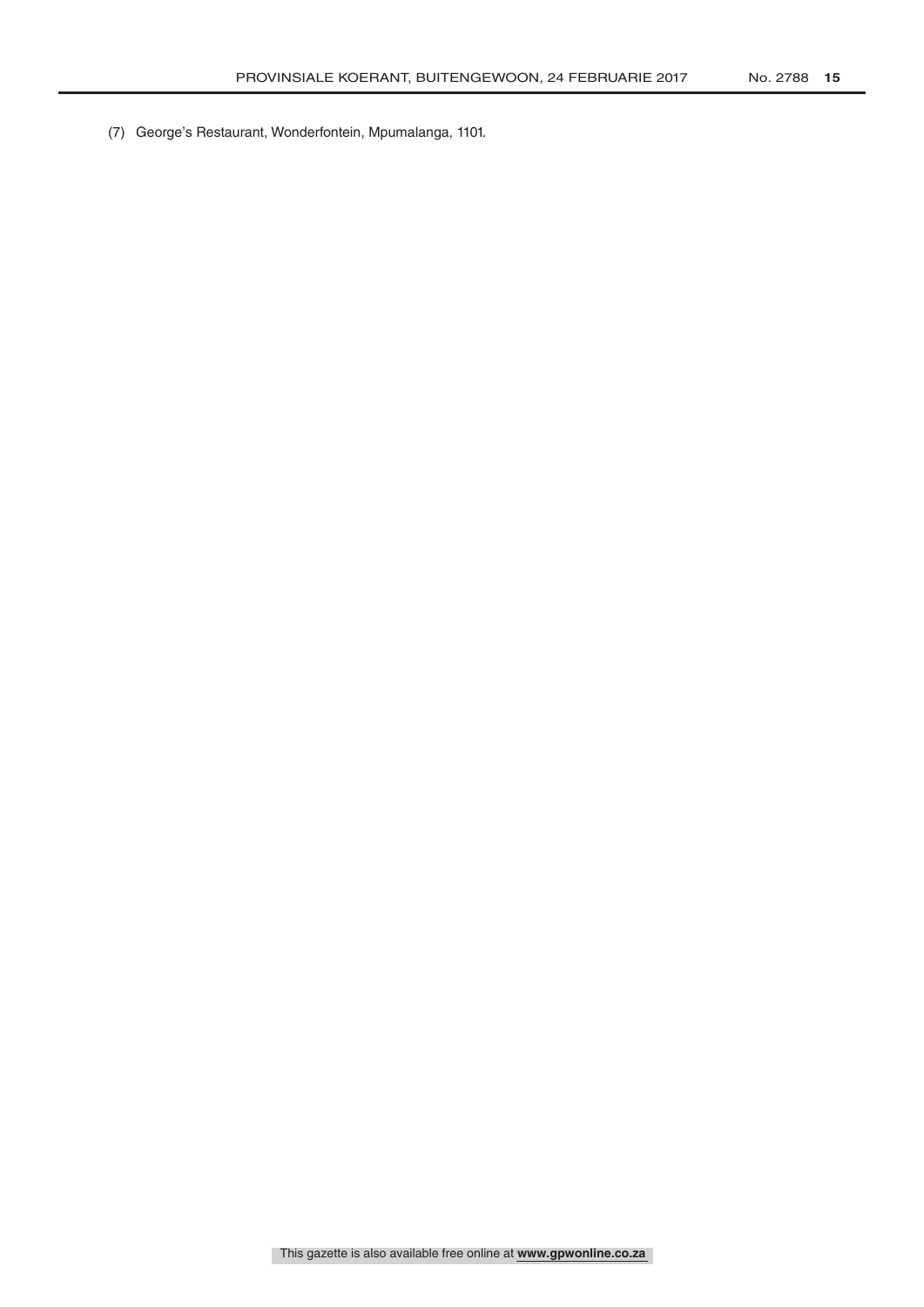#### **Form 10**

# General Notice

### **NOTICE 18 OF 2017**

#### **MPUMALANGA LIQUOR LICENSING ACT, 2006 (Act No. 5 of 2006)**

#### **Notice of applications for transfer of liquor licences in terms of section 43**

Notice is hereby given that the applicants specified in the Schedule hereto have given notice of their intention to lodge applications for the transfer of existing liquor licences to the Secretary, Regional Liquor Licensing Offices in respect of premises situated in the local committee area indicated in the Schedule.

Comments should be made in writing and be addressed to the municipality concerned and a copy to the applicant, to reach the said addresses within thirty (30) days of this publication.

Invitation for public comments in respect of a Liquor Licence in terms of section 43 of the Mpumalanga Liquor Licensing Act, 2006.

#### **SCHEDULE**

The undermentioned figures used in brackets in the Schedule, have the following meanings:

- (1) = Full name of applicant, ID Number of Applicant.
- (2) = Existing liquor licence number to be transfered.
- $(3)$  = Intended trading name.
- (4) = Notice given on behalf of: self *or* other juristic person/s.
- $(5)$  = Type of licence applied for.
- $(6)$  = Full address and location of the premises
- $(7)$  = Municipality address where comments must be submitted
- $(8)$  = Applicant address where comments must be submitted

### EHLANZENI

### **MBOMBELA LOCAL MUNICIPALITY**

- (1) I, **SYDNEY JOE HUMPHRY SILINDA,** ID No. 6703055920089, an adult male, hereby invites written public comments concerning the application for transfer of an existing Liquor Licence to the Mpumalanga Liquor Authority.
- (2) Liquor Licence Number MPU/021935.
- (3) Trading under the name Dankie Cuz Pub & Grill.
- (4) I make this application on behalf of the juristic person: Safari Lodge Restaurant (PTY) LTD. (Reg No. 2017/009179/07).
- (5) The retail sale of liquor for consumption on the premises where the liquor is sold.
- (6) *Physical address:* Remaining extent of Portion 74 of the farm De Rust no.12JU, Mpumalanga Province, being an address in the Republic of South Africa and within the boundries of Mpumalanga Province. *Postal address:* PO Box 772 Whiteriver 1240.
- (7) Local Economic Development PO Box 45 Nelspruit 1200.
- (8) S.J.H. Silinda, PO Box 772 Whiteriver 1240.

#### **THABA CHWEU LOCAL MUNICIPALITY**

- (1) I, **Dominic Austin Oliver Magagula,** ID No. 4609065202081, an adult male, hereby invites written public comments concerning the application for transfer of an existing Liquor Licence to the Mpumalanga Liquor Authority.
- (2) Liquor Licence Number MPU / 020884.
- (3) Trading under the name Thirsty's Liquor Store.
- (4) I make this application on behalf of the juristic person: Mathobeni. (Reg No. 2016/340190/07).
- (5) The retail sale of liquor for consumption off the premises where the liquor is sold.
- (6) *Physical address:* Stand No: 295, Main Street 34, Sabie, Mpumalanga, 1260., being an address in the Republic of South Africa and within the boundries of Mpumalanga Province. *Postal address:* 119 Steenbok Avenue, Leondale, Germiston, Gauteng, 1401.
- (7) Cnr Sentraal and Viljoen Street, Lydenburg, 1120.
- (8) Stand No: 295, Main Street 34, Sabie, Mpumalanga, 1260..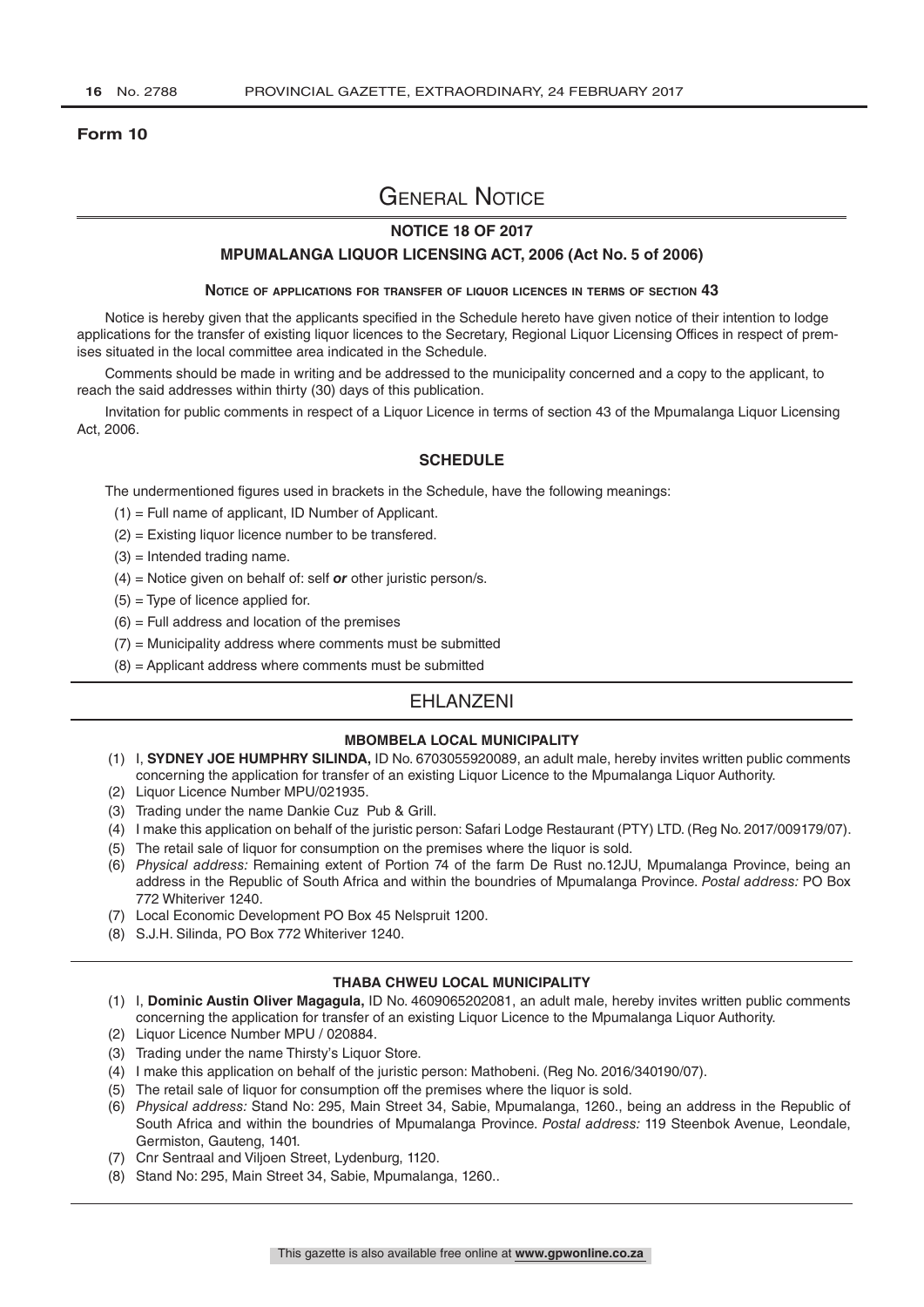# GERT SIBANDE

# **MSUKALIGWA LOCAL MUNICIPALITY**

- (1) I, **Ncolaas Hendrik Naude,** ID No. 770823 5095 081, an adult male, hereby invites written public comments concerning the application for transfer of an existing Liquor Licence to the Mpumalanga Liquor Authority.
- (2) Liquor Licence Number MPU/0250.
- (3) Trading under the name ROCK O'REILLYS MUSIC AND SPORTS BAR.
- (4) I make this application for myself.
- (5) The retail sale of liquor for consumption on the premises where the liquor is sold.
- (6) *Physical address:* PORTION 3 OF STAND NO. 600/13, KERK STREET, ERMELO, 2350,, being an address in the Republic of South Africa and within the boundries of Mpumalanga Province. *Postal address:* P.O. BOX 2009, ERMELO, 2350..
- (7) Msukaligwa Local Municipality, P O Box 48, Ermelo, 2350.
- (8) P.O. BOX 2009, ERMELO, 2350..

#### **MSUKALIGWA LOCAL MUNICIPALITY**

- (1) I, **Nicolaas Hendrik Naude,** ID No. 780823 5095 081, an adult male, hereby invites written public comments concerning the application for transfer of an existing Liquor Licence to the Mpumalanga Liquor Authority.
- (2) Liquor Licence Number MPU/025056.
- (3) Trading under the name Rock O'Reillys Music and Sports Bar.
- (4) I make this application for myself.
- (5) The retail sale of liquor for consumption on the premises where the liquor is sold.
- (6) *Physical address:* Portion 3 of Stand No. 600/13 Kerk Street, Ermelo 2350, being an address in the Republic of South Africa and within the boundries of Mpumalanga Province. *Postal address:* P. O. Box 2009, Ermelo 2350.
- (7) P. O. Box 48 Ermelo 2350.
- (8) P. O. Box 2009, Ermelo 2350.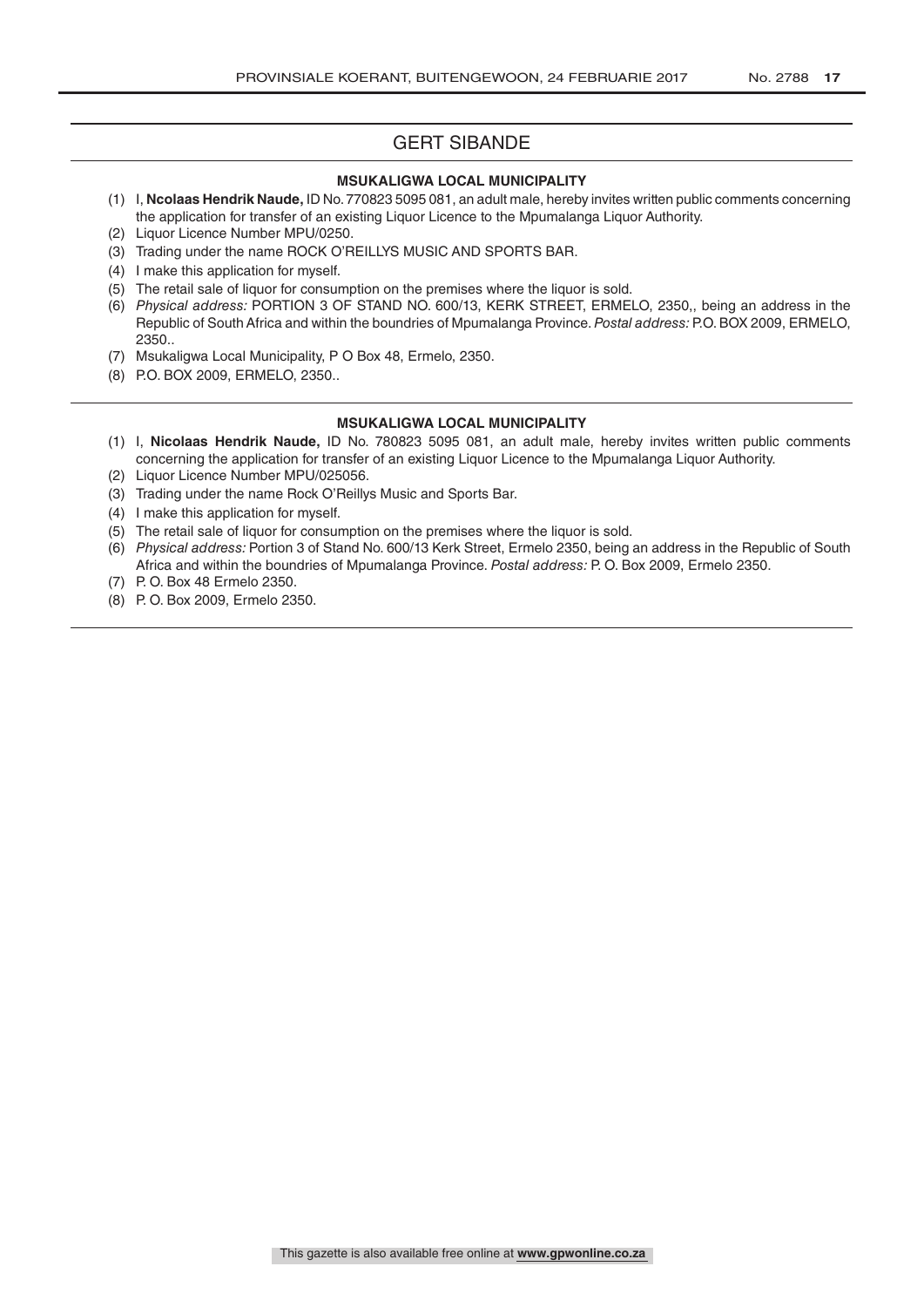This gazette is also available free online at **www.gpwonline.co.za**